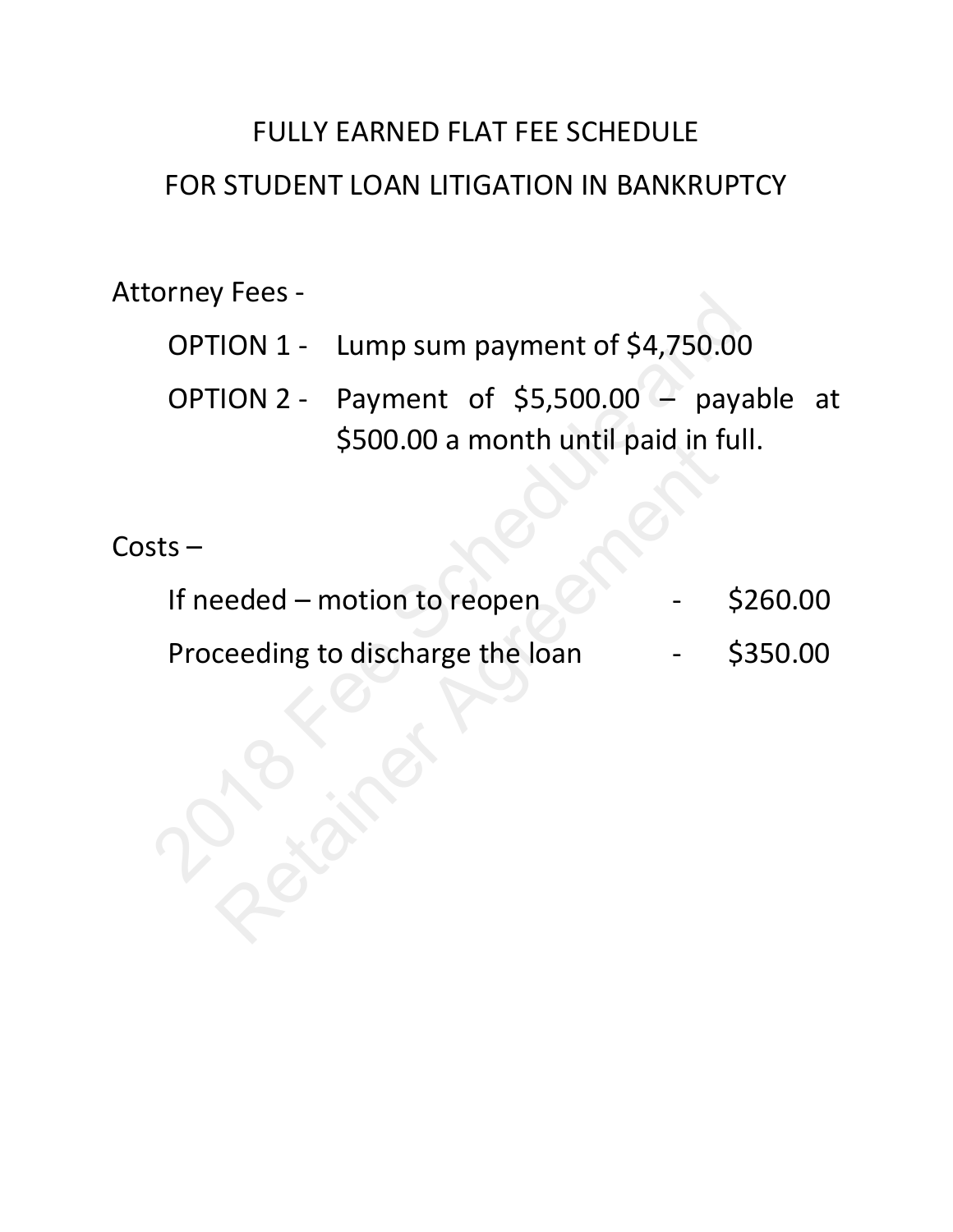Thank you for looking to the Law Office of Brian D. Shapiro, LLC ("Attorney" or "Law Firm") to represent you (the "Client") in attempting to discharge your student loans in bankruptcy court. The purpose of this letter is to confirm the terms of the Law Firm engagement ("Agreement"). Please review and if acceptable, initial each page and sign the last page and return with the applicable fee plus costs.

# **1. WHEN IS THIS AGREEMENT EFFECTIVE?**

This Agreement will not take effect, and Attorney will have no obligation to provide legal services, until Client returns a signed copy of this Agreement, pays the agreed fee and the Agreement is signed by the Attorney. A fully executed copy of this Agreement will be provided to you.

#### **2. WHAT IS MY ATTORNEY GOING TO TRY TO ACCOMPLISH?**

Client is hiring Attorney to provide legal advice and services pertaining to the potential of discharging all and/or part of the Client's student loans.

#### **3. WHAT ARE BOTH OF OUR RESPONSIBILITIES?**

Attorney will provide those legal services reasonably required to represent Client. Attorney will take reasonable steps to keep Client informed of progress and developments, and to respond promptly to inquiries and communications. Client agrees to keep Attorney informed of any information and developments which may come to Client's attention; cooperate with the Attorney, provide and obtain all information needed to assist Attorney in attempting to discharge the student loans (obtaining loan records, medical records, bank records etc.) and to abide by this Agreement. Trans you to riocking to the Law Unite of Brian D. Shapiro, LLC ("Automan") to represent you the "Client") in attempting to discharge your student bankruptcy court. The purpose of this letter is to confirm the terms of the HEN IS THIS AGREEMENT EFFECTIVE?<br>
is Agreement will not take effect, and Attorney will have no cogal services, until Client returns a signed copy of this Agreeme<br>
e and the Agreement is signed by the Attorney. A fully exec

#### **4. IS THERE A RETAINER OR A DEPOSIT?**

A retainer is money that you put in the Law Firm's Trust Account to pay for costs and attorney fees. Except for the costs which will be initially deposited into the Law Firm's Trust Account, there is no retainer required in this case. The Law Firm works on a fully earned flat fee plus the costs of filing suit and if applicable, the cost to reopen your bankruptcy case.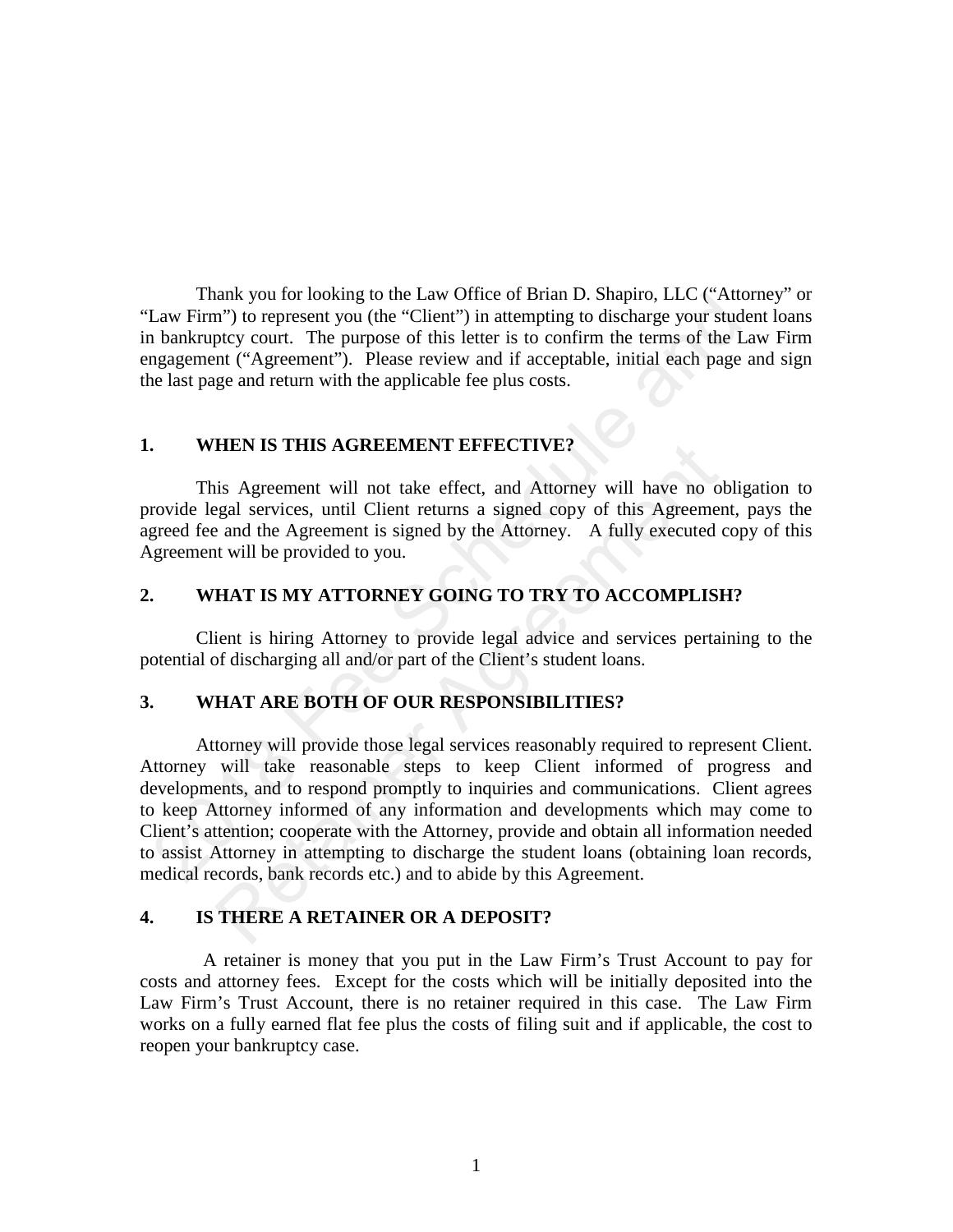# **5. WHAT IS IT GOING TO COST AND WHAT DOES IT COVER??**

Client agrees to pay the Attorney on a fully earned flat fee basis plus the cost of filing suit and if applicable, the cost of reopening your bankruptcy case. This fee covers all proceedings for the trial but does not cover any appeal.

 The flat fee is fully earned for a variety of reasons. First, the retention of the Law Firm, who previously represented student loan companies, prevents the Law Firm from representing student loan companies in other matters. Second, the general hourly rate that the Law Firm charges is \$515.00 per hour for attorneys and \$150.00 per hour for paralegals. The fully earned flat fee reduces the Law Firm's overhead in bookkeeping, collection costs, and keeping track of hourly time. This savings is passed onto you in the form of a fully earned flat fee. Third, the fully earned flat fee provides you with the comfort of knowing what that the legal services are costing you to take this matter to trial (a fixed rate), and nothing will change such rate. In the event that either the Client and/or the Student Loan Company decides to appeal the decision by the trial judge, then an additional agreement must be reached with the Attorney to assist in such appeal. and SI50.00 per hour or practices, The fully earded the matters, Secondencial hourly rate that the Law Firm charges is \$515.00 per hour for atted and \$150.00 per hour for antical summed that fee reduces the fully earned fl

If you are able to pay the fully earned flat fee in one lump payment, then such fee is \$4,750.00 plus the applicable costs.

If you are unable to pay a lump sum, then the Law Firm is agreeable to handle your matter for a fully earned flat fee of \$5,500.00 plus the applicable costs. The fully earned flat fee is payable in the following installment payments of \$500.00 a month. The first payment on the fully earned flat fee will also include the applicable costs.

The costs are dependent on whether your bankruptcy case must be reopened. If your bankruptcy case has been closed, a motion to reopen must be filed and a reopening fee must be paid to the Bankruptcy Court. As of July 2018, the cost charged by the Bankruptcy Court to reopen a bankruptcy case is \$260.00. As of July 2018, the cost to file a proceeding to discharge your student loans is \$350.00. ices are costing you to take this matter to trial (a fixed rate), are such rate. In the event that either the Client and/or the St  $\ell$  decides to appeal the decision by the trial judge, then and the must be reached with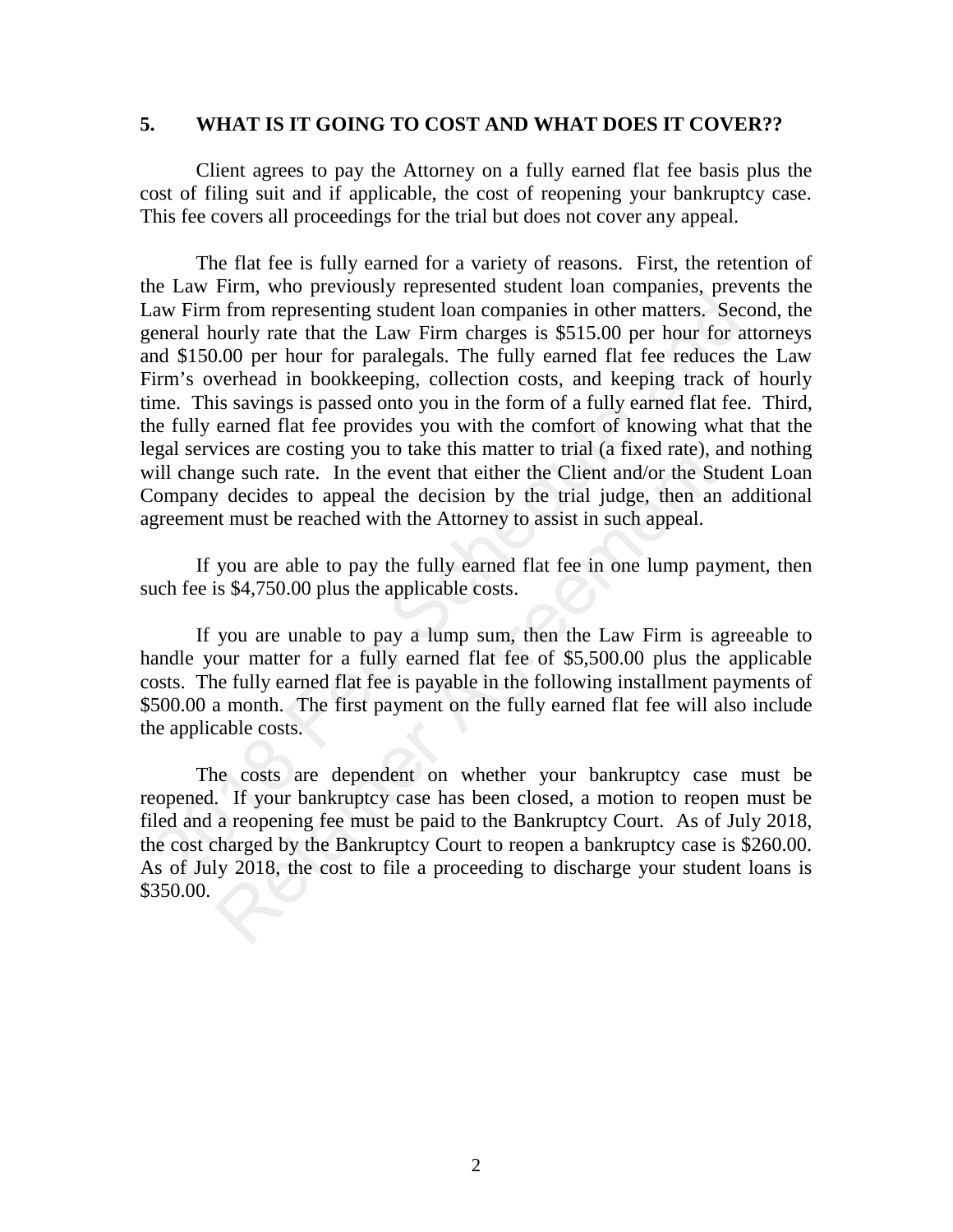Based upon a review of your case, it has been determined that the following costs are associated with your matter.

Yes or No (circle one) \$260 (reopen – if applicable) plus \$350.00 to file the proceeding for a total of \$610.00 or \$350.00 (circle one).

You have also agreed to pay the fully earned flat fee in the following method (this is in addition to the costs that are due at the same time)

\_\_\_\_\_\$4,750.00 – Lump Sum Payment plus costs for a total of  $Or$ 

 $\leq$  \$5,550.00 plus costs– at \$500.00 a month due on the  $\leq$  day of each month beginning on **the same day** of each subsequent month until the full amount is paid. The first month payment will be \$500.00 plus costs for a total of  $\qquad \qquad$ .

# **6. WHAT ARE THE COSTS?**

Attorney will not charge you any additional costs over and above the costs incurred in filing the motion to reopen and/or the cost to file a proceeding to discharge the student loans.

#### 7. **WHAT IS THE PROCESS TO DISPUTE THE FEES AND COSTS?**

Attorney and Client acknowledge that it is extremely important for both parties to have forthright communications. As such, the Law Firm urges you to communicate with Attorney to discuss any issue you have as to fees and costs (or any other matter). As the Law Firm is charging a fully earned flat fee plus the costs, it is our hope that this type of upfront billing will avoid any dispute in the fees and costs. If you dispute the fees and costs, then please see the paragraph on how we can resolve disputes through the State Bar of Nevada. inetial definition to the costs that are due at the same time)<br>
24,750.00 – Lump Sum Payment plus costs for a total<br>
254,750.00 – Lump Sum Payment plus costs for a total<br>
265,550.00 plus costs- at \$500.00 a month due on th Retainer Agreement

# 8. **CAN THE ATTORNEY REPRESENT THE CLIENT IN ANY OTHER MATTER?**

Attorney is representing Client only on the matter described in this Agreement. If the Client desires the Attorney to represent the Client in any other matter, then a separate written agreement will be reached.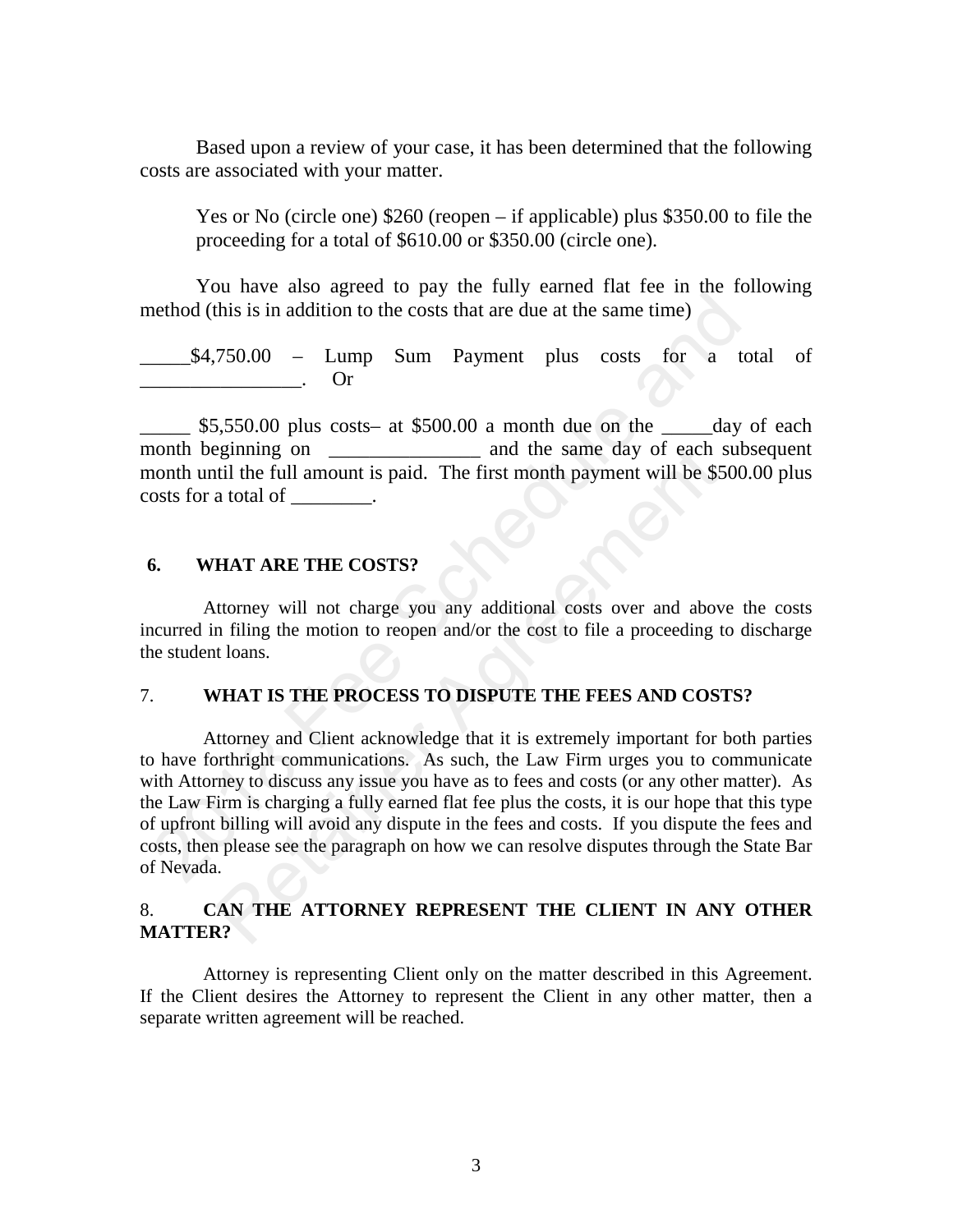# 9. **COULD THE CLIENT BE LIABLE FOR THE OTHER PARTIES ATTORNEY FEES AND COSTS?**

Client understands that if Client's case proceeds to court action or arbitration, Client may be required to pay fees and/or costs to other parties in the action. Any such award will be entirely the responsibility of Client.

# **10. CAN THE CLIENT OBTAIN A DIFFERENT ATTORNEY AND CAN MY ATTORNEY STOP REPRESENTING THE CLIENT?**

Client may discharge Attorney at any time. Just provide the Law Firm with written notice and Attorney will request the Court to permit him to withdraw. Attorney may withdraw from representation of Client (a) with Client's consent**,** (b) upon court approval, or (c) if no court action has been filed, for good cause and upon reasonable notice to Client. Good cause includes Client's breach of this Agreement, Client's refusal to cooperate with Attorney or to follow Attorney's advice on a material matter, or any other fact or circumstance that would render Attorney's continuing representation unlawful or unethical. **EXECUTE:** THORNEY STOP REPRESENTING THE CLIENT?<br>
Client may discharge Attorney at any time. Just provide the Law Firm<br>
printin notice and Attorney will request the Court to permit thin to withdraw. At<br>
may withdraw from

Notwithstanding Attorney's withdrawal or Client's notice of discharge, and without regard to the reasons for the withdrawal or discharge, the fully earned fee will not be returned and any costs incurred and paid will not be refunded.

#### **11. WHAT HAPPENS WHEN THE CASE IS DONE?**

When Attorney's services conclude, all unpaid charges (unless you are on a payment plan, there should be none) will immediately become due and payable. Attorney is authorized to use any funds held in Attorney's trust account as a deposit against costs and fees to apply to such unpaid charges. After Attorney's services conclude, upon request, Client's file and property will be delivered to Client, or Client's other attorney, whether or not Client has paid any fees and/or costs owed to Attorney. ate with Attorney or to follow Attorney's advice on a material minimal or circumstance that would render Attorney's continuing re<br>or unethical.<br>Convithstanding Attorney's withdrawal or Client's notice of dis<br>gard to the re

# **12. CAN THE AGREEMENT BE CHANGED?**

This Agreement contains the entire agreement of the parties. No other agreement, statement or promise made on or before the effective date of this Agreement will be binding on the parties. This Agreement may be modified by subsequent agreement of the parties only by an instrument in writing signed by both of them or an oral agreement only to the extent that the parties carry it out.